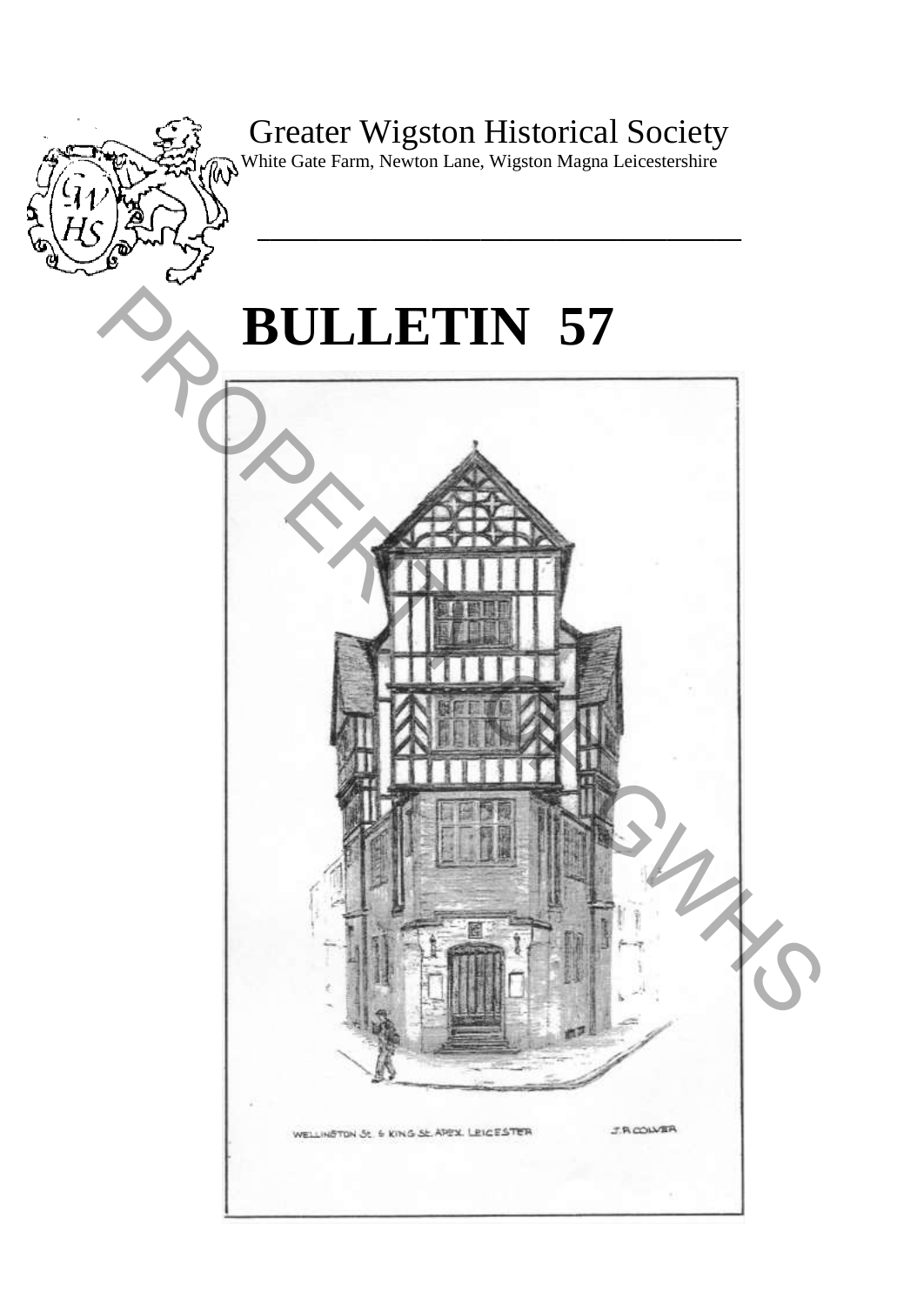### **PROGRAMME OF MEETINGS - JUNE 2000 TO FEBRUARY 2001**

### **Wednesday 21st June 2000**

Visit to Earls Barton Museum and Church with optional refreshments in the tea shop (members to order and pay for anything they want at the time). Coach from Paddock Street 6.30p.m. Please notify the secretary (2880156) to reserve a place.

### **Wednesday 16th August 2000**

Visit to Wigston Methodist Church, Cross Street with talk on 'History of Methodism in Wigston' - Rev. Kenneth Wilson Meet 7.30p.m. outside the church.

### **20th September 2000**

The River Sence - Billesdon to the Soar' - Gerry Broughton 7.30p.m. U.R. Church Boys' Brigade Rooms.

### **18th October 2000**

'Down the Garden Path - Tales of Leicestershire Privies' - David Bell 7.30p.m. U.R Church Boys' Brigade Rooms.

### **15th November 2000**

'Christmas Customs & Traditions' - Leicester Living History Unit 7.30p.m. U.R. Church Boys' Brigade Rooms.

### **20th December 2000**

Christmas Social with quizzes & supper 7.30p.m. U.R. Church Boys' Brigade Rooms.

### **17th January 2001**

The Tower Within - Tower of London, its prisoners and institutions over 900 years'- Joe David, former Yeoman Warder and Wigston's Town Crier 7.30p.m. U.R. Church Boy's Brigade Rooms. Wednesday 16th August 2000<br>
Visit to Wigston Methodist Church, Cross Street with talk on History of Methodism<br>
The River Schel, Nison Meta 7.30p.m. outside the church,<br>
20th September 2000<br>
The River Schel, Billesdon to th

### **21st February 2001**

A.G.M. followed by member's contributions. 7.30p.m. U.R. Church Boys' Brigade Rooms.

The Bulletin is published three times a year on 1st February, June and October. Articles etc. (which are always welcome) should be submitted to either of the Joint Editors three clear weeks before the publication date please.

\*\*\*\*\*\*\*\*\*\*\*\*\*\*\*\*\*\*\*\*\*\*\*\*\*\*\*\*\*\*\*\*\*\*\*\*\*\*\*\*\*\*\*\*\*

Joint Editors: Mrs. Chris Smart, 197 Queens Road, Leicester. Mrs. Tricia Berry, 7 Wensleydale Road, Wigston.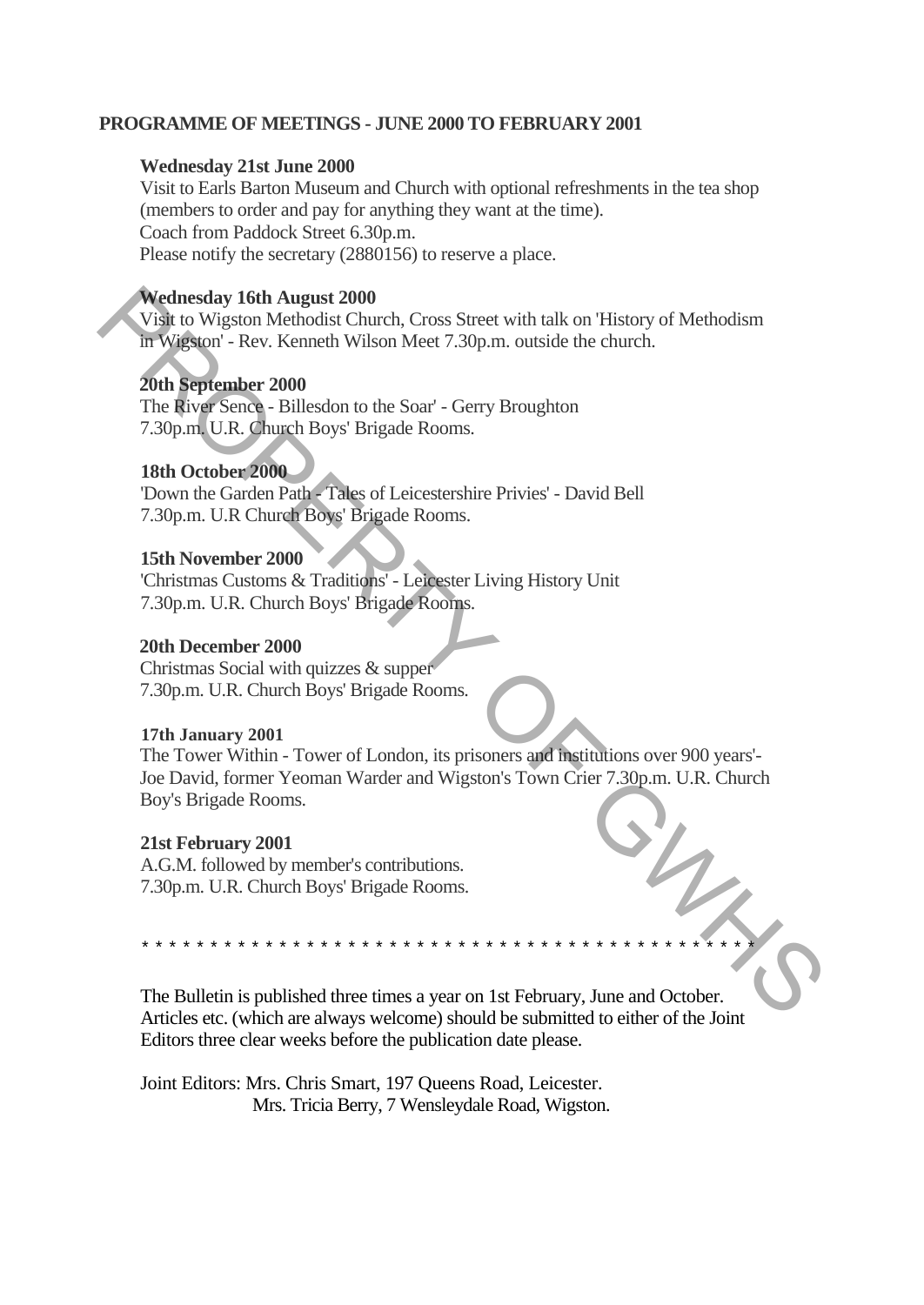### **FEBRUARY MEETING**

The Society held its Annual General Meeting when approximately 45 members were present. The evening commenced with:

1) The Acting Secretary, Tricia Berry, reading the minutes of the February 1999 A.G.M. which were agreed and signed as correct.

2) The Treasurer, Brian Bilson, explaining the year end accounts. These covered 11 months only, due to the change of year end date, from 31 st January to 31 st December. He noted there was a small surplus of £35 which became £90 when a deposit payment of £55 for coach hire for the summer trips was removed. It was agreed to leave the subscriptions unchanged at £7 (full) and £5 (concessionary).

3) The Chairman, Edna Taylor, reporting another very satisfactory year with meetings well attended. Twice disaster had been averted when Peter Clowes stepped in to show some of his wonderful slide collection of old Wigston due to the booked speakers cancelling through illness with just 2 hours notice. The Christmas Social as a happy ocassion with attendance increased and excellent refreshments by Caroline Bodman. The Bulletins were much appreciated, especially perhaps, by those unable to attend meetings. The Secretary's post remained unfilled and Tricia Berry continued on a temporary basis. An appeal was made for anyone who felt they could help with this. 2) The Treasurer. Friend Bilson, explaining the year end accounts. These covered 11<br>
months only, due to the change of year end date, from 31 st January to 31 st Descember.<br>
He noted there was a small surplus of £35 which

4) The Membership Secretary, Stella Tweed, reported that the membership currently stood at 83, 15 full and 68 concessionary. Two had resigned and four passed away and there was some natural wastage but new additions had kept the total within eight of last year. However she drew attention to the high and increasing number of concessionary subscriptions and said attempts should be made to attract younger members to ensure the long term future of the society. Average attendance at meetings was 39.

5) Election of Officers: It was proposed by Bob Wignall and seconded by Elsie Gibbons that the present officers be re-elected and this was carried unanimously.

6) Other Business: It was queried whether a new slide projector had yet been purchased with Ralph Wignall's legacy and Peter Clowes explained that he had been advised to wait because more advanced products would soon be available.

Members were reminded that renewal subscriptions were then due and should be paid that evening if possible.

The second part of the evening was taken up with a very interesting talk by David Toseland on the huge improvements underway at the Peace Memorial Park. How it all started, how the Lottery bid was put together and awarded, and who would benefit in future from the new facilities.

.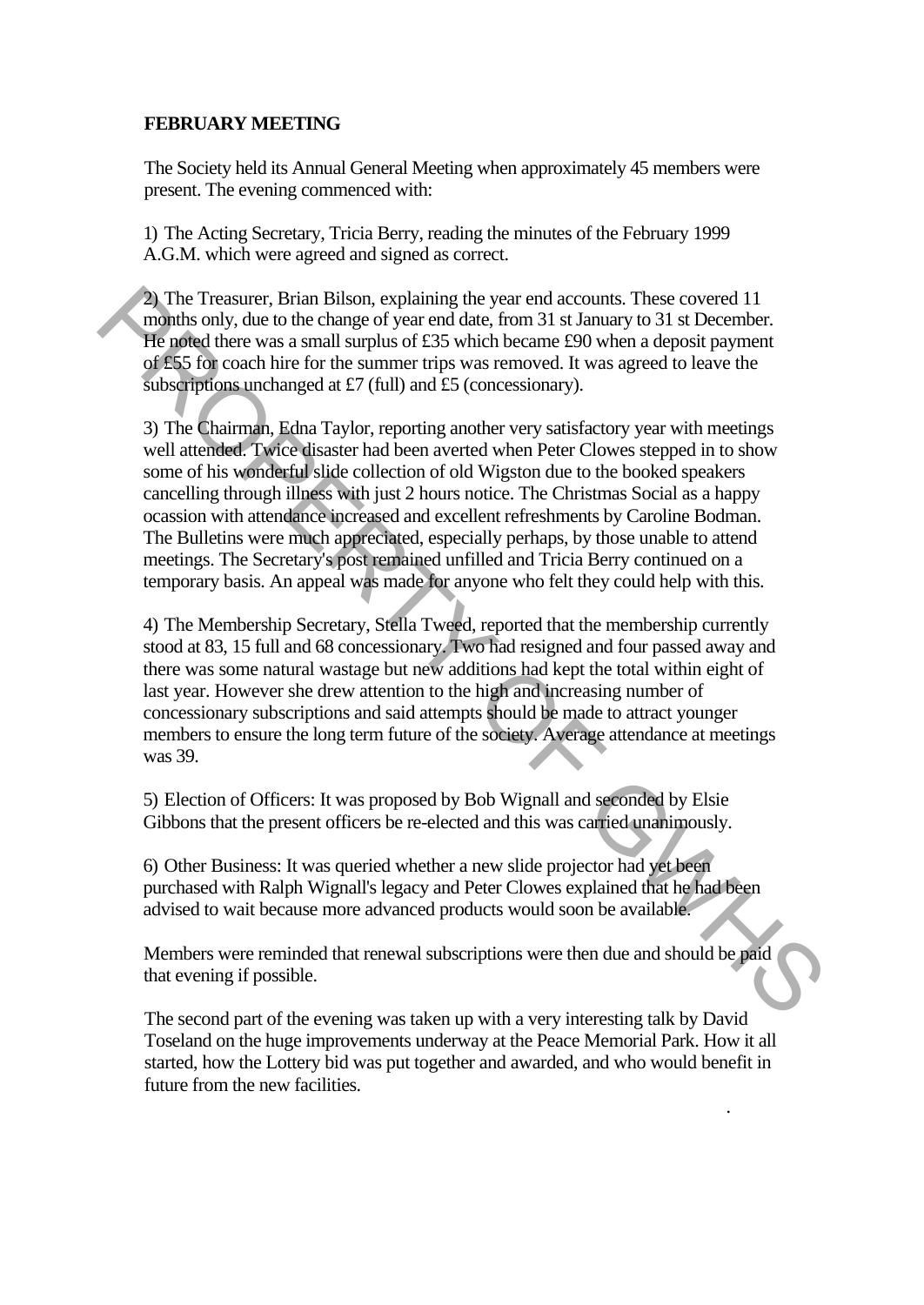### **GREATER WIGSTON HISTORICAL SOCIETY**

### **Receipts and Payments for the 11 months to 31st December 1999**

### **Receipts Payments**

| Opening balances at 31/1/99:                                                                                                                                               |                               |         | Lecturers Fees & Expenses                                                      |        | 110.00  |  |  |
|----------------------------------------------------------------------------------------------------------------------------------------------------------------------------|-------------------------------|---------|--------------------------------------------------------------------------------|--------|---------|--|--|
| Cash in Hand                                                                                                                                                               | 5.82                          |         | Donations                                                                      |        | 135.00  |  |  |
| Current A/c                                                                                                                                                                | 239.77                        |         | Room Hire                                                                      |        | 84.00   |  |  |
| Deposit A/c                                                                                                                                                                | 471.80                        | 717.39  | <b>Bulletin Printing</b>                                                       |        | 62.96   |  |  |
| Subscriptions                                                                                                                                                              |                               | 449.00  | Printing                                                                       |        | 5.00    |  |  |
| Collections                                                                                                                                                                |                               | 73.25   | <b>Secretarial Expenses</b>                                                    |        | 61.42   |  |  |
| <b>Stanford Hall Visit</b>                                                                                                                                                 |                               | 198.00  | <b>Stanford Hall Visit</b>                                                     |        | 172.80  |  |  |
| <b>Christmas Social</b>                                                                                                                                                    |                               | 235.00  | Christmas Social                                                               |        | 269.01  |  |  |
| Raffle                                                                                                                                                                     |                               | 38.00   | Retirement Gift (D Chandler)                                                   |        | 20.99   |  |  |
| <b>Bank Interest</b>                                                                                                                                                       |                               | 17.84   | Deposit for coaches                                                            |        | 55.00   |  |  |
|                                                                                                                                                                            | Closing balances at 31/12/99: |         |                                                                                |        |         |  |  |
|                                                                                                                                                                            |                               |         | Cash in Hand                                                                   | 4.83   |         |  |  |
|                                                                                                                                                                            |                               |         | Current A/c                                                                    | 35.62  |         |  |  |
|                                                                                                                                                                            |                               |         | Deposit A/c                                                                    | 711.85 | 752.30  |  |  |
|                                                                                                                                                                            |                               |         |                                                                                |        |         |  |  |
|                                                                                                                                                                            |                               | 1728.48 |                                                                                |        | 1728.48 |  |  |
|                                                                                                                                                                            |                               |         |                                                                                |        |         |  |  |
|                                                                                                                                                                            |                               |         |                                                                                |        |         |  |  |
| Checked and in accordance with vouchers presented.                                                                                                                         |                               |         |                                                                                |        |         |  |  |
|                                                                                                                                                                            |                               |         |                                                                                |        |         |  |  |
| <b>Colin Towell</b>                                                                                                                                                        |                               |         |                                                                                |        |         |  |  |
| 13/2/2000                                                                                                                                                                  |                               |         |                                                                                |        |         |  |  |
|                                                                                                                                                                            |                               |         |                                                                                |        |         |  |  |
| <b>MARCH MEETING</b>                                                                                                                                                       |                               |         |                                                                                |        |         |  |  |
|                                                                                                                                                                            |                               |         |                                                                                |        |         |  |  |
|                                                                                                                                                                            |                               |         | The Society met in March to hear Mr. R.T. Gregory, a Blue Badge Guide, talk on |        |         |  |  |
| Leicester's historic waterside development from West Bridge to Frog Island. The talk                                                                                       |                               |         |                                                                                |        |         |  |  |
| was based on a walk between these two points and was illustrated with slides of the<br>landmarks passed along the way.                                                     |                               |         |                                                                                |        |         |  |  |
|                                                                                                                                                                            |                               |         |                                                                                |        |         |  |  |
|                                                                                                                                                                            |                               |         |                                                                                |        |         |  |  |
| The first landmark is the terracotta "archway" by West Bridge. This was taken from<br>the entrance to the old fruit market (formerly the fish market) in Yeoman Street and |                               |         |                                                                                |        |         |  |  |
| re-erected on the West Bridge site.                                                                                                                                        |                               |         |                                                                                |        |         |  |  |
|                                                                                                                                                                            |                               |         |                                                                                |        |         |  |  |
| West Bridge has always had economic and military significance and had strategic                                                                                            |                               |         |                                                                                |        |         |  |  |
| importance in both Roman and Norman times. The current bridge is the fourth on the                                                                                         |                               |         |                                                                                |        |         |  |  |
|                                                                                                                                                                            |                               |         |                                                                                |        |         |  |  |

### **MARCH MEETING**

West Bridge has always had economic and military significance and had strategic importance in both Roman and Norman times. The current bridge is the fourth on the site and is late nineteenth century. It had an elegant design, decorated with Leicester's cinquefoil and wyvern and is best viewed from the canal towpath. In the 1970s a second bridge was built alongside to cope with the increased traffic. Here the River Soar has been altered. In its former natural state it was a marsh and impassable in many places. The canal work was carried out in the late nineteenth century as part of a flood relief scheme. This part of the canal is known as the "mile straight".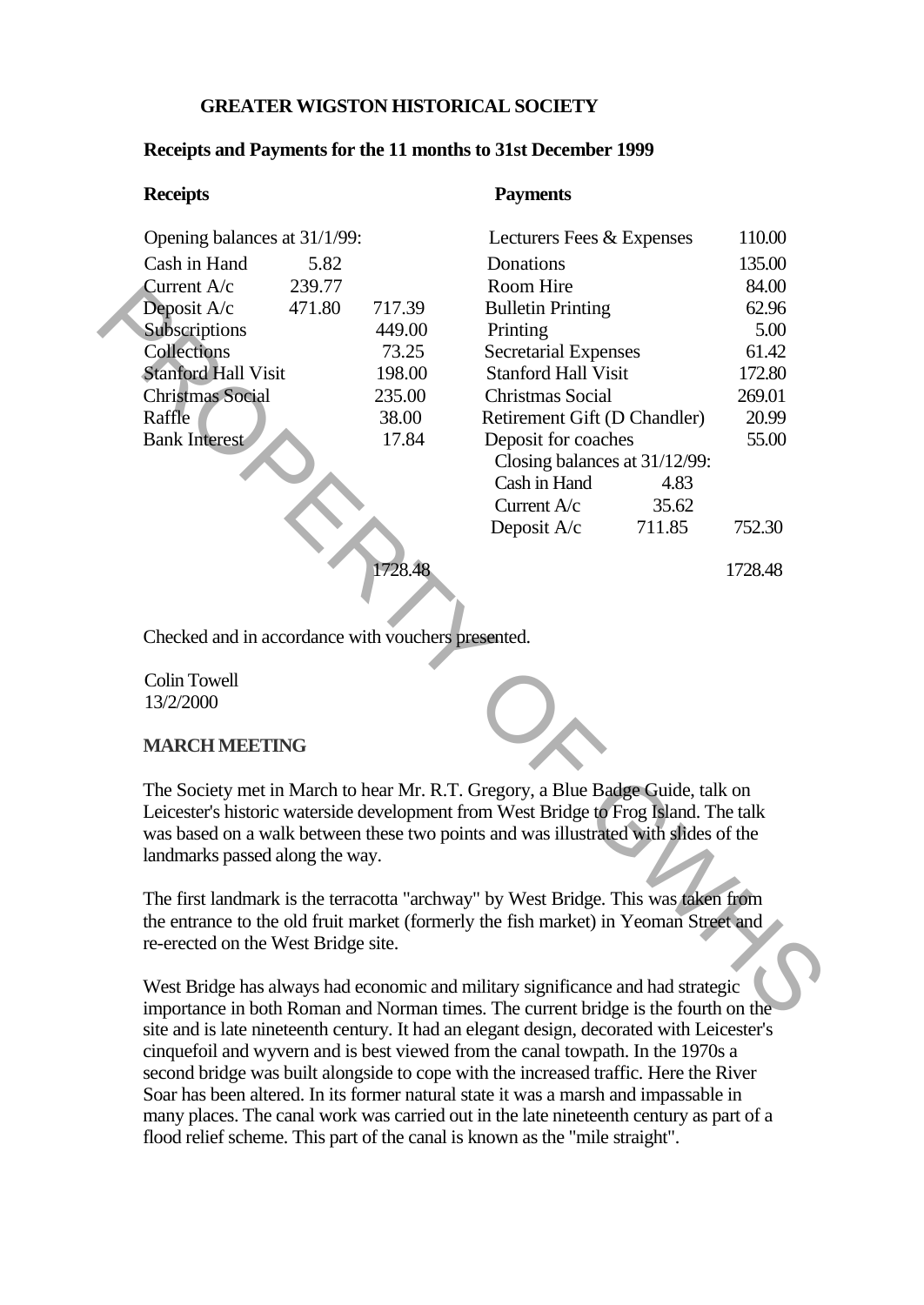Since 1992 many improvments have been made to this part of the city, including the nearby Pex building which has been sensitively converted to student accommodation for De Montfort University. There is a new footbridge to the Castle Gardens providing a pleasant walk for pedestrians away from the busy road.

The nearby Bow Bridge, with Richard Ill's coat of arms, crosses the old Soar. The castellated building that was the old Archibald Turner elasticated webbing factory was adjacent to Bow Bridge, unfortunately it was devastated by fire.

Just a little way along the canal is the terminus of the Leicester to Swannington Railway and a blue brick wall is all that is left of the platform where coal from north Leicestershire would have been loaded on to narrow boats. Still evident are the railway lines which protrude from the bank by the old Robert Stephenson swing bridge site (the actual bridge is now at Snibston).

On the opposite bank, Donithorpe's is Leicester's oldest factory building. It is built of narrow bricks which were made in the brickyard that was in the vicinity of Welford Place. Its distinctive lantern originally housed a bell which was used as a flood warning in the then densely populated area.

Weirs were built to help take the flood water away, namely Evans Weir, Hitchcock's Weir and Swan's Nest Weir. Towards Frog Island there were several buildings devoted to framework knitting. Mr. Gregory's talk finished at North Bridge. He was thanked for a most interesting talk and the meeting finished at about 9.p.m.

### **APRIL MEETING**

This month the society warmly welcomed Peter Liddle the Keeper of Donington Manor House and Keeper of Archaeology at Leicestershire County Council. His talk with slides on the Medieval Manor Houses of the county was most interesting and informative.

Concentrating mainly on Donington he told us what was currently known (research is ongoing) about the property. The house is 13th century with major 17th century additions. The manor was owned by a local priory until about 1400 when it was transferred to Ulverscroft. The earliest recorded people to live at the Manor House were the de Seis family in 1100 who also owned Brooksby. In 1290 the de Herle family became tenants and upgraded it. Tree ring dating puts the timber from a door to this time and a lancet window is also typical of the period. The living accommodation was on the first floor where, on an exterior wall, there is evidence of a doorway which would have been served by an outside staircase. The ground floor was used for storage and the keeping of farm animals. It is believed there was also a great hall and servants quarters now gone. **Journal** at ittle way along the cannal is the terminus of the Leicester to Swannington<br>
Railway and a blue brick wall is all that is left of the platform where ceal from north<br> **Englewershire** would have been loaded on t

A big modernisation took place in 1617/18 when it was occupied by Everard Digby. He had the ground floor altered to provide living space, adding the kitchen hearth and mullioned windows. He also had the huge timber roof over the great chamber constructed. In the mid 17th century it was owned by Thomas Harley of Osgarthorpe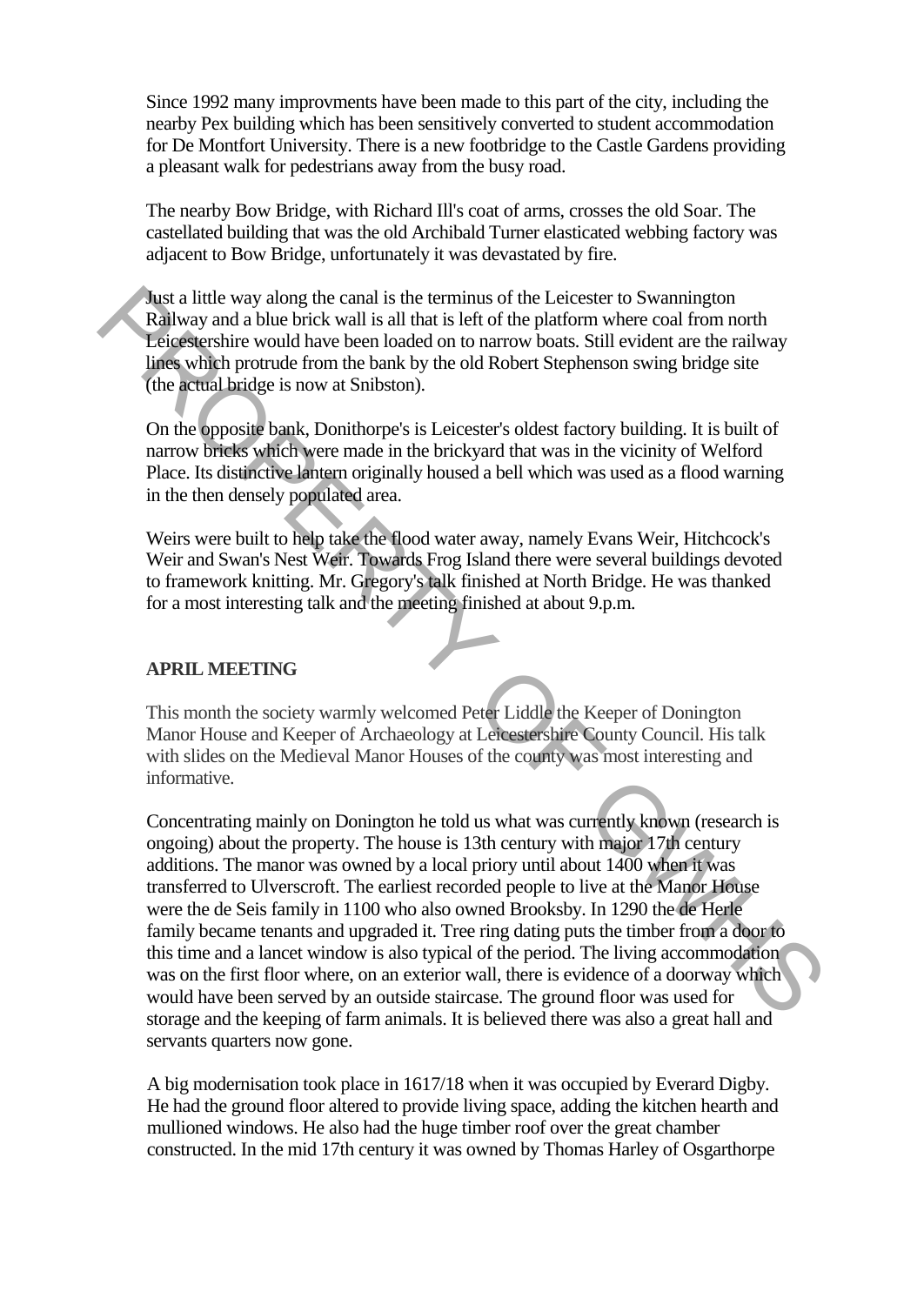who left it to the Harley School and Hospital. It was then let to a succession of farmer tenants and eventually sold by the charity to a farmer who found it too expensive to maintain and used it for keeping pigs! In 1963 it was scheduled an ancient monument and two years later bought by Leicestershire County Council who restored it gradually through the 1960770s. Of particular relevance to us here in Wigston is the staircase which was rescued and relocated from our Rectory Farm House in Newgate End at the time of its demolition.

Other Medieval buildings in the counties of Leicestershire and Rutland were noted:- Leicester Castle the 1150 home of Robert le Bossu, the second most important man in the country. Oakham Castle built by the Ferrers family, Earls of Derby. Ashby Castle built by Robert Beaumont, main home of William Lord Hastings (King Edward IV's treasurer), which was sacked by Oliver Cromwell. Lyddington Bede House originally a Palace of the Bishop of Lincoln and later converted into almshouses. The 13th century Old Rectory at Loughborough. Neville Holt Hall dating from 1280. Home in the 15th century of the Palmers, then the Kirbys and added to by the Nevilles. In the late 19th century bought by the Cunards (shipping family), then a public school, and very recently purchased by one of the modern technology success stories, the joint founder of The Carphone Warehouse. The Moat House and Gate House, Appleby Magna. A much modified manor house built in 1490 by Hugh de Wyville at Stonton Wyville. Kirby Muxloe Castle started but never finished by the Hastings family on the site of an old manor. The Old Hall, Groby, an old Ferrers mansion, the earliest brick building in the county. Bradgate House ruined home of Lady Jane Grey in Bradgate Park. Brooksby Hall seat of the Villiers family and now an Agricultural College. Plus earthworks at Evington and Old Keythorpe, Nr. Tugby. Leicester Castel the 1150 home of Robert le Bossu, the second most important man in<br>the gountry. Oakham Castel built by the Ferrers family, Earls of Derby. Ashby Castle<br>built by Robert Beaumond, main home of William Lord H

After this thorough examination of the subject there was only a short time left for, and little need of, questions and discussion, before the chairman, Edna Taylor, thanked Mr. Liddle very much for a most informative talk very entertainingly given.

### **MAY MEETING**

On Wednesday 17th May the Society met in Paddock Street to travel by coach to Melton Mowbray. We were to visit the Melton Carnegie Museum and to have a talk entitled "At Taste of Melton" by Jenny Dancie the curator.

Before the talk there was time to look at some of the displays and to make purchases from the Museum shop.

Since being curator of the Melton Museum Jenny has developed an interest in Melton products, principally Stilton Cheese and Pork Pies, the talk is the result of her researches.

Leicestershire, Derbyshire and Nottinghamshire are the only places where Stilton could be made and there are seven dairies where it is actually made and the name is now protected. The cheese got its name from the village of Stilton in Huntingdonshire where the Bell Inn was a coaching stop on the Great North Road. The cheese making process meant that it matured around Christmas time and was therefore associated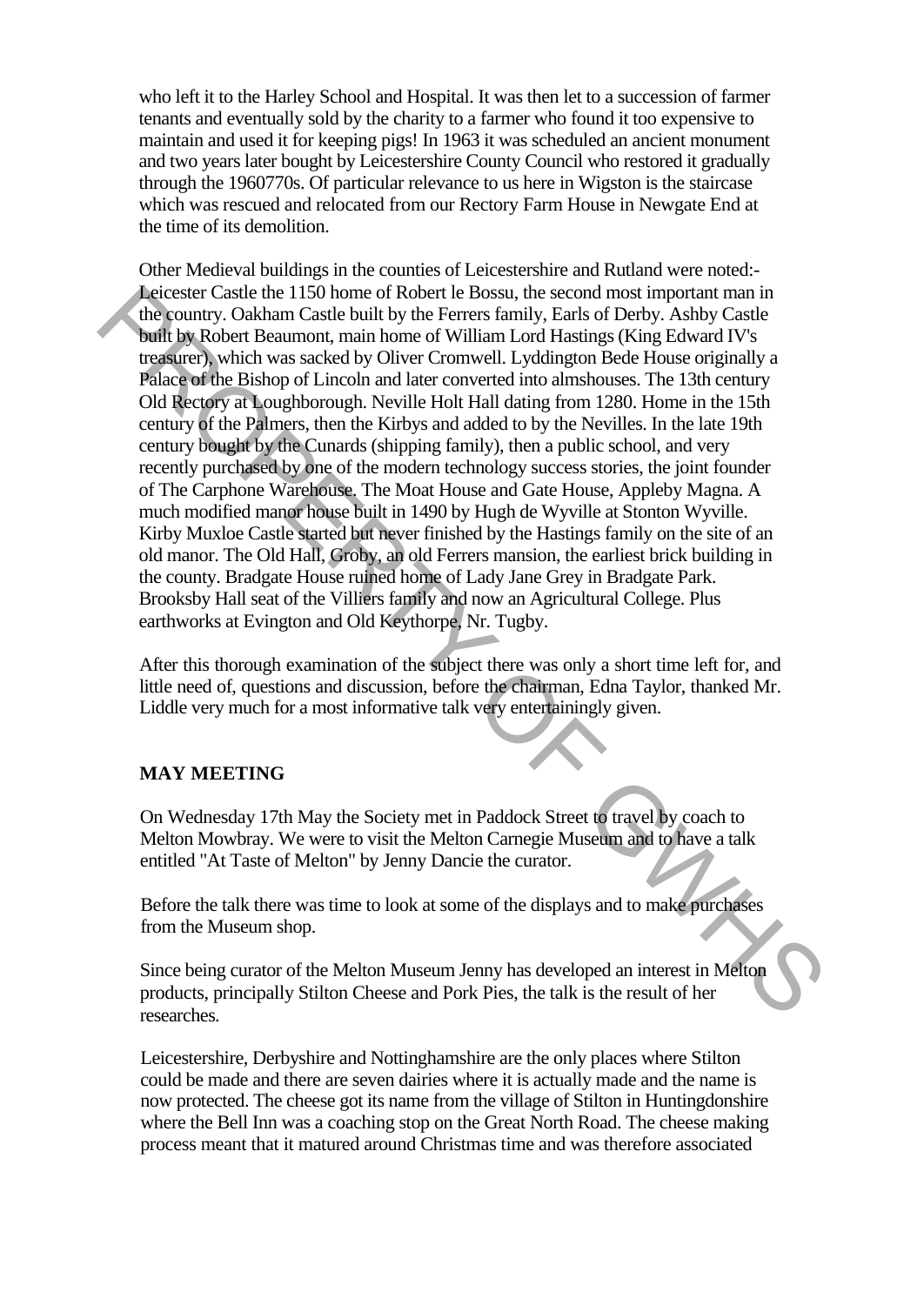with that time of year. It is still made using traditional methods. Rennet is added to the milk, the curd is then separated and drained and then mixed by hand with some salt and this gives Stilton its unique texture. The mixed curds are then tipped into moulds and allowed to drain further. Unlike other cheeses it is never pressed. It is allowed to ripen in controlled conditions and by six weeks has got its distinctive crust. It is then pierced by stainless steel wires allowing oxygen to the bacteria and the blue veins develop.

The connection between Stilton and pork pies is evident when we learn that the discarded whey is fed to pigs. Websters is the only private company still making the cheese that is not part of the Stilton Cheese Makers Association. There are three local stories as to how the cheese originated. The first attributes it to the wife of Francis Paulet of the Bell Inn, the second suggests that it originated at Quenby Hall, the third that it was introduced by French monks, the bacteria being the same as that in Roquefort cheese.

The other product of Melton is the pork pie. Traditionally the pastry is made with the rendered lard of the pig and hand raised. It is then filled with chopped dairy fed pork. The gelatine is made from the bones and added after cooking.

Jenny illustrated her talk with overhead slides and a video. The talk was followed by a glass of wine and the chance to sample Melton Mowbray pork pie and either blue veined Stilton or a white Stilton with apricots. This provided a most enjoyable end to an interesting evening and Jenny was thanked for making us so welcome.

\* \* \* \* \* \* \* \* \* \* \* \* \* \* \* \* \* \* \* \* \* \* \* \* \* \* \* \* \* \* \* \* \* \* \* \* \* \* \* \* \* \* \* \* \*

### **FRONT COVER**

.

T.B.

Jim Colver's drawing for this bulletin features the very prominent building at the junction of Wellington Street and King Street, Leicester, opposite Fenwicks store. In the 1984 edition of Pevsner it is described as "the former General Accident Building of 1930 by G P K Young & Son". More controversially it then goes on to quote an unidentified source referring to it as '"a vile impertinent lump' of neo Tudor"! I beg to differ. I have always considered it a handsome building that makes very clever use of a small and awkward shaped piece of land. discurated whey is lied to pigs. Websites is the only private company still making the<br>dense that is not part of the Stilton Cheese Makers Association. Thee are three local<br>stories to how the cheese originated. The linst a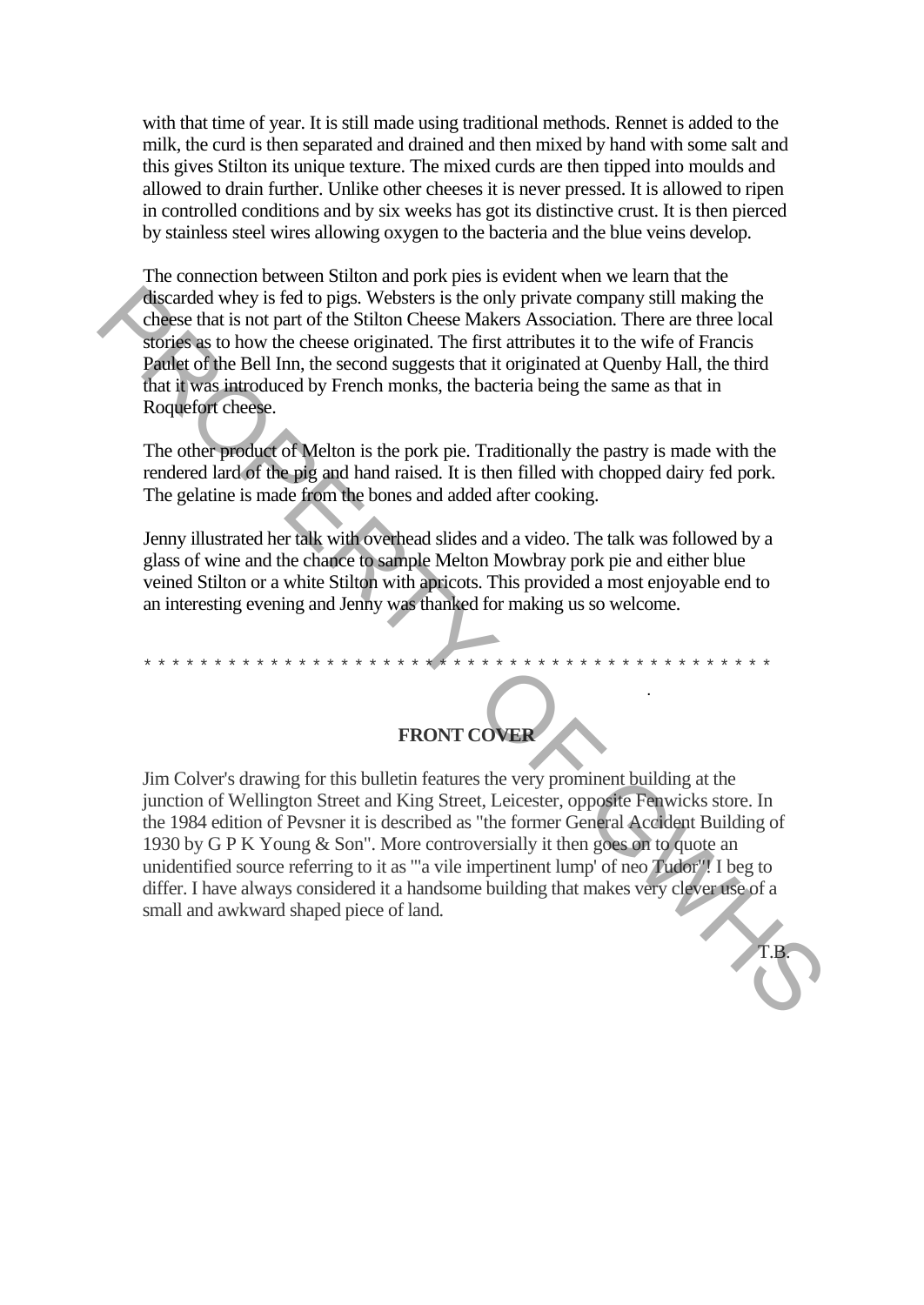### **WIGSTON WHO'S WHO NO: 26**

### **FRANCIS PAUL ARMITAGE C.B.E., M.A.**

Francis Paul Armitage was born on 21/4/1875 the son of the Rev. William Armitage, vicar of Scotforth, Lancashire and his wife Margaret nee Robinson. He was educated at the Royal Grammar School, Lancaster and Magdalen College, Oxford, where in 1898 he graduated with a first class honours degree in Science, taking the M.A. degree some years later. While at Oxford he won the Science Essay Prize and Medal, and other awards, and earned the college colours for Rugby Football. He also spent some time at the universities of Heidelberg and Bonn in Germany.

In 1898 he was appointed Science Master at St. Paul's School, London and was subsequently promoted to head of the Modern Side in 1910. He was successively House Master of the two largest houses attached to the school and President of the Swimming, Gymnastic and Boxing Clubs. During this time he was also elected a Fellow of the Chemical Society and of the Royal Anthropological Institute.

In 1907 he married Louise the daughter of Lieut. Col. J Shine Wilson J.P. of Trinidad. They had a daughter named Cecil Mary Louise and two sons, Frank Wolsley and John William. In 1919 the family moved to Leicestershire following his appointment as the first Director of Education for Leicester. His new home, Wyndham House, Granville Road. Wigston unfortunately no longer exists having been demolished in 1960/70s to make way for Granville Crescent. Old maps show it to have been a substantial property set in large grounds. It was one of the original houses in the road and probably constructed in 1870s.

During his 21 years at the head of education in Leicester he implemented many changes and improvements. He quickly became active in the movement for a local university college and was Honorary Secretary of the founding committee until incorporation in 1921. The number of Secondrary School places increased from 1,920 to 3,500 and the Elementary Schools were divided and reorganised into Junior, Intermediate and Senior levels. Playing field accommodation was provided for all Elementary pupils aged between 11 and 14. For the students of the Evening Schools, Open Air Classes and two Recreation Centres in connection with the Evening Institutes were started. The Domestic Science College premises were enlarged and 12 beds for surgical operations set up at the School Clinic. Separate new schools were established for the deaf, the blind and the mentally ill. A new Wyggeston Girls' School building was erected and the western wing of the Colleges of Art and Technology completed. <sup>1898</sup>Re graduata with a first class honours degree in Science, taking the M.A. degree<br>some years later. While at Oxford he won the Science Essay Prize and Medal, and<br>other words, and earned the college colours for Rugby

Francis Armitage was author of a number of publications. *A History of Chemistry* in 1906, a volume of essays, *Diet and Race* in 1922, two text books *Chemistry Part I* in 1915 and *Part II* in 1916, and *Leicester 1914-18* in 1933. He also submitted articles and reports to various Educational bodies and after his retirement edited *A. Torchbearer,* a collection of biographical memoirs of Emily Fortey, in 1947. He was awarded the C.B.E. in 1933 for services to education, the Jubilee Medal in 1935 and the Coronation Medal in 1937. He was chairman of the Local Education Study Society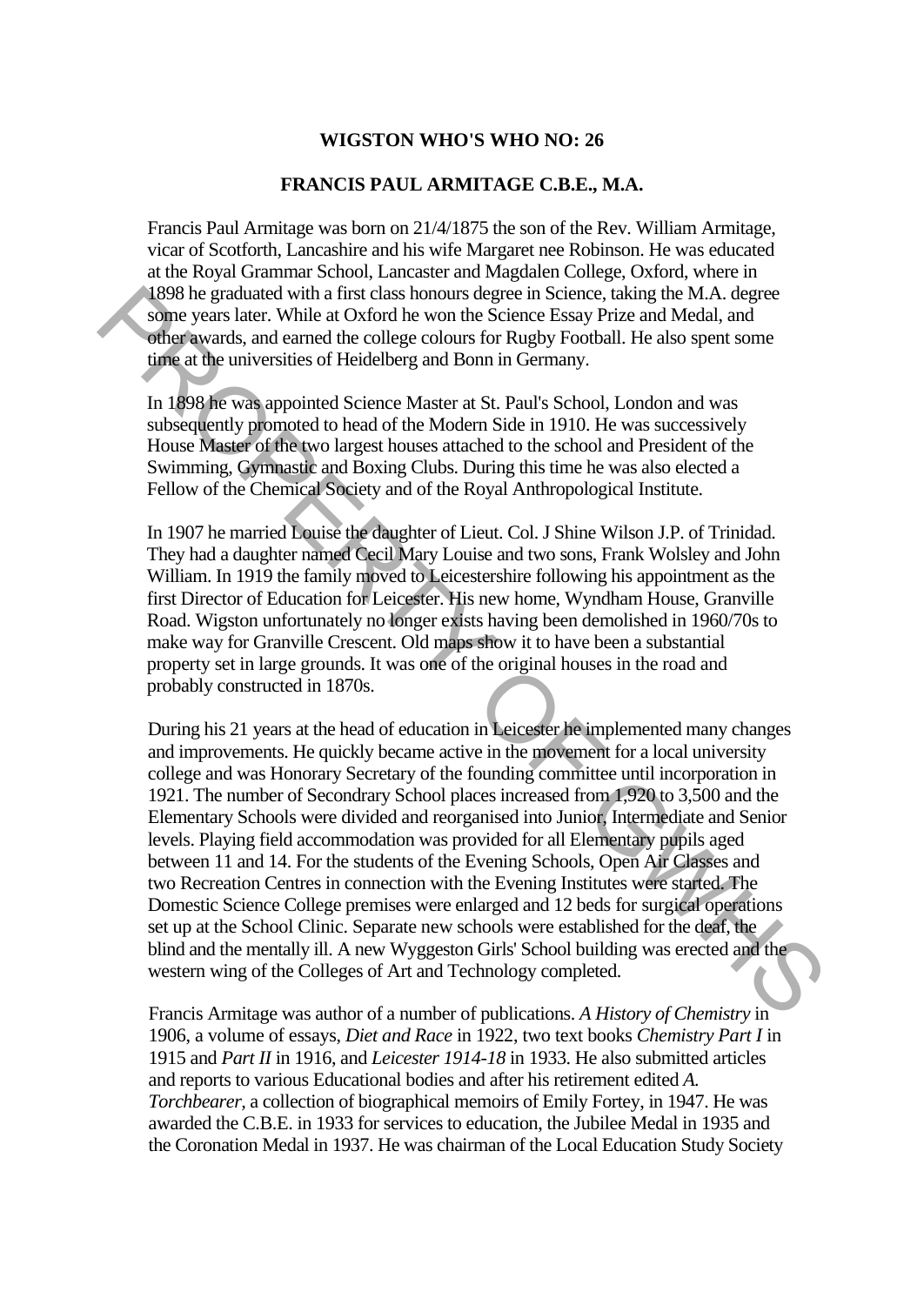and a member of the Education Committee of the Association of Municipal Corporations, representing them on the Secondary Schools Examination Council and giving evidence on their behalf before Special Committees appointed to consider Education and Industry, Post Primary Education, and other matters. He was a member of the Departmental Committee on Private Schools and of the B.B.C. Education Committees.

During the whole of his time as director, Sir Jonathan North was Chairman of the Education Committee, and he retired immediately following the latter's death in 1940. He moved to 'Red Roses', Barton Court Road, New Milton, Hampshire and listed his recreations as gardening and writing and in later life tapestry work. He lost his wife in 1950. He died on 27/6/1953 at Sherborne, Dorset having been taken ill while visiting his daughter Cecil who was housemistress at Sherborne School. He was cremated at Weymouth. The Lord Mayor of Leicester Alderman C.R. Keene paid tribute saying "I remember Mr. Armitage as a man of outstanding personality and great administrative ability". He moved to Reace, Barton Court Road, New Mitton, Hampshire and tisted his reactions as gardening and writing and in later life tapestry work. He lost his wife in 1950 He died on 27/6/1953 at Sherborne, Dorset having been

Sources: *Leicester - Civic, Industrial, Institutional, Social Life 1927. Who's Who . Who Was Who. Who's Who in Leicestershire, 1935. Leicester Mercury* 29/6/1953.

\* \* \* \* \* \* \* \* \* \* \* \* \* \* \* \* \* \* \* \* \* \* \* \* \* \* \* \* \* \* \* \* \* \* \* \* \* \* \* \* \* \* \* \* \*

### **OLD FASHIONED EXPRESSIONS**

Here are a few more for our occasional series. We might:

1) Be offered 'Hobson's Choice' i.e. no choice at all.

2) If misled say we had swallowed some tale 'Hook, Line and Sinker'.

- 3) If returning to England from abroad speak of going back to 'Blighty'.
- 4) Be told someone who understands their job 'Knows the Ropes'.

5) Be roused from bed by being told to 'Show a Leg'.

Origins:

1) Refers to Hobson, a carrier in Cambridge in the early 17th century, who would not allow clients their choice of horse from his stable insisting on hiring them out in strict rotation.

2) All these are parts of a fishermans rod and could be gulped down by a greedy fish. 3) From the Hindu word 'Bellattee' meaning from where the troops come from and used in India prior to Independence.

4) Old nautical expression referring to sailors knowing how to manage the ropes which raised and lowered the sails of their ship.

5) Another nautical one from the days of long voyages when women were allowed on board to entertain the sailors during a spell in port. To ensure they had all left when the ship was due to sail anyone in bed was requested to show a leg to prove they were male!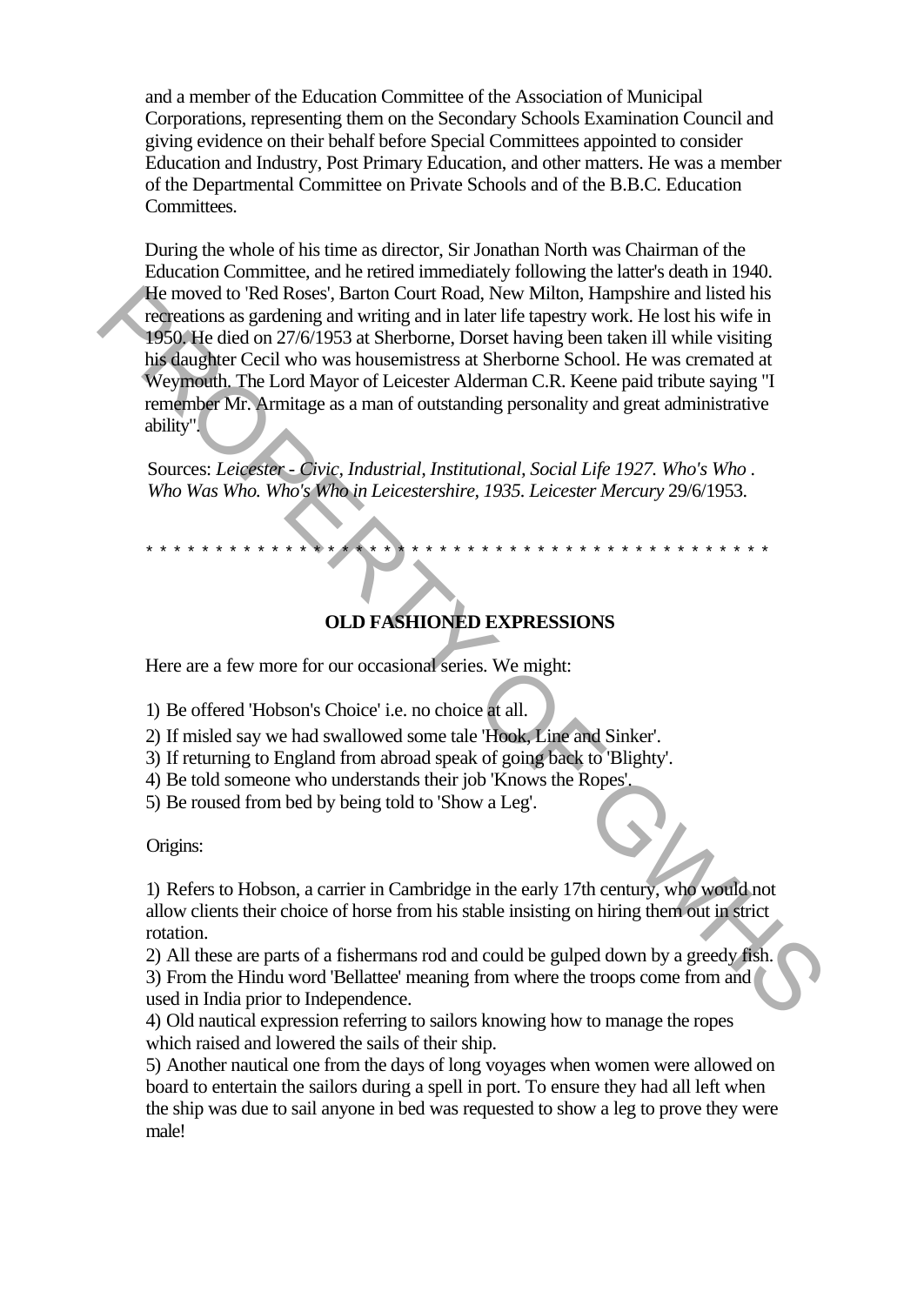### **THE BLETCHLEY PARK CODEBREAKERS - A LOCAL CONNECTION**

During our trip to Beaumanor Hall in 1998 we were shown the cellars and reminded that this very area was used as a listening post for intercepting enemy radio communications during WWII. This prompted member, Peggy Taylor, to mention that she was herself involved in that vital work. This interesting revelation and the recent television programme drawing attention to the amazing work done at Bletchley Park prompted this article.

The need to pass on confidential information privately, mainly for military or commercial reasons, goes back a long way. Secret writing being mentioned by Homer in the Iliad. Arabs during the Middle Ages developed cryptography, the word cipher coming from Sifr, which is Arabic for zero. The Venetians used codes and ciphers extensively but the invention of the telegraphic code by Samuel Morse in 1844 and reliable long distance wireless telegraphy in the early 20th century was really the beginning of mass communication and codebreaking on any scale. Military messages were sent this way by both sides in WW I and it was assumed would be intercepted and therefore sent in code. So the codebreakers - cryptanalysts - arrived. In 1915 an American Edward Hebern devised a machine generated code based on the lately invented electric typewriter. The letter keys were simply rewired so that if you pressed say 'A' the letter say 'K' would print out. With the addition of complementary switching circuits on the intended recipients machine, the coded message could be typed in and plain text would emerge. This simple system while secure from a casual observer was soon deciphered by a codebreaker using the letter frequency method. In all Western languages some letters occur more often than others, in English the most common being 'E' followed by 'A, O & I'. These could therefore be identified and as any three letter word ending in 'E' is likely to be 'the' therefore T & H' are known and so on until enough is deciphered to enable the gaps to be filled. The meet to pass on confidential information privately, manity for military are<br>not continue times. A can be Malle Arabs during the Middle Arabs during the Middle Arabs during the Middle Arabs during the Middle Arabs of t

To avoid this give away Hebern developed a more complex machine using rotors which switched the connections each time a key was pressed. Thus one rotor would provide 26 completely different cipher alphabets. Hebern's machine had five rotors which could generate 11,881,376 different cipher alphabets (26 to power of 5). This proved very successful because the time taken to solve the code made the resulting information so out of date as to be of little use especially in wartime.

At the same time but independently Jugo Koch of Delph took out a patent for a Geheimschrijfinachine (secret writing machine) with 3 rotors but the third 'reflected' the circuit back throught the other two giving the equivalent of 6 rotors. A German engineer Arthur Scherbius bought the rights and manufactured it renaming it 'Enigma' i.e. a puzzle. By 1923 Enigma was displayed at a trade fair aimed at the commercial market but the small German army permitted under the Treaty of Versailles noted its potential and it was speedily withdrawn. The messages from these Enigma machines were preceded by an agreed arrangement of letters which the intended recipient would recognise and then use a complementary machine and a codebook to convert the text.

Well before WW II Poland, surrounded by powerful potential enemies, developed one of the most efficient intelligence services in the world. By sheer hard work and some luck (having been able to intercept an early Enigma machine in transit, note its construction and repack it without detection) they managed to make their own version and an electro-mechanical device known as a bomba after the ice cream. The bomba did not decrypt messages as such, its function was to re-create the state of the enciphering Enigma by going through all the different possible settings at high speed to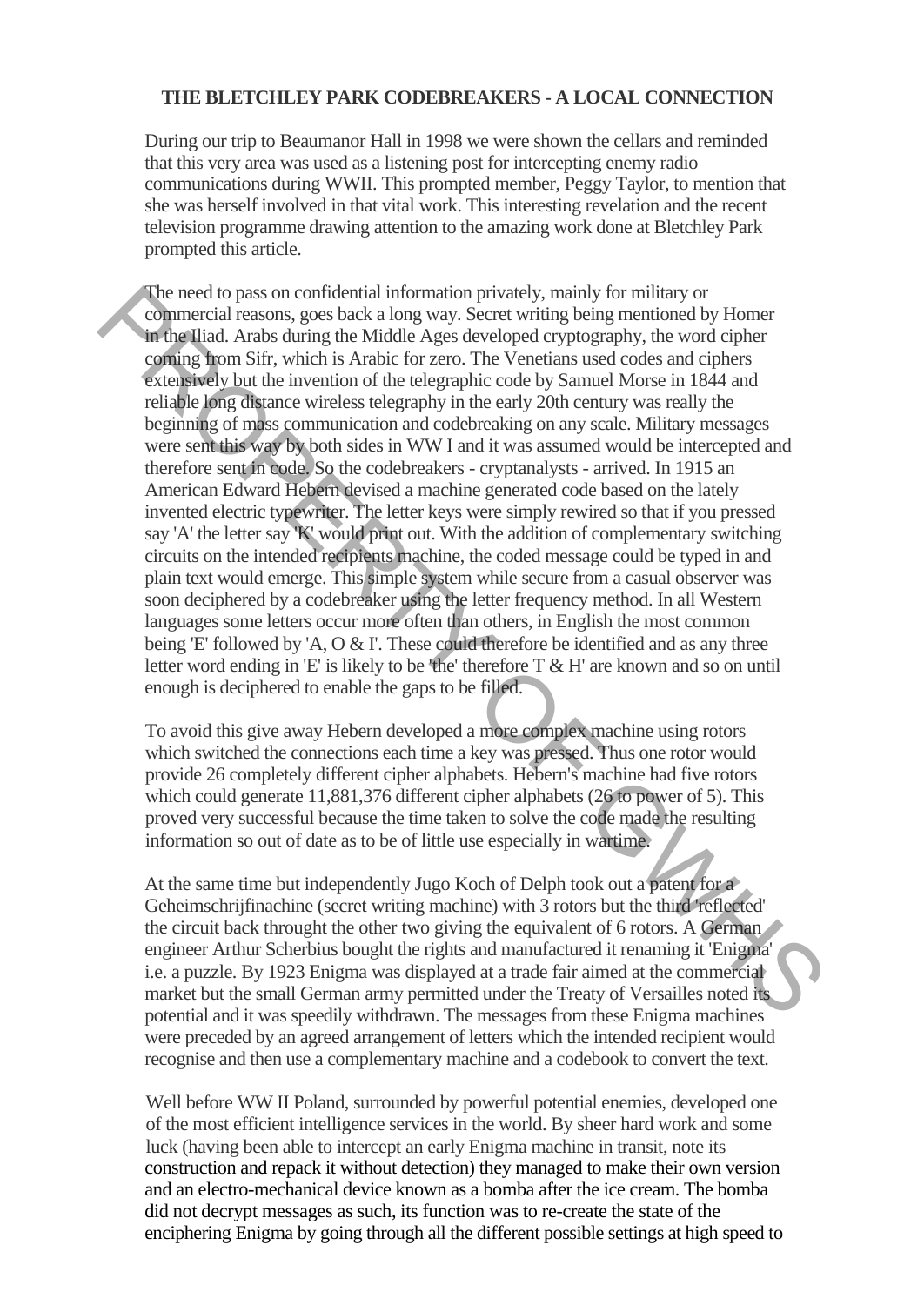a set programme. When this was completed the results could be tried on their own Enigma machine.

However, their efforts came to a halt in 1938 when the Germans added two additional rotors to their Enigmas which would require many, and more complex, bombas to decode. With the Munich crisis there was some collaboration between them and the British and French intelligence services, and when Poland was overrun their codebreakers fled with their machines to a villa just outside Paris. With the fall of France most again managed to escape with their secret equipment over the Pyrenees into Spain where clandestine organisations coveyed them to Britain via Gibralter. A few of the Poles were captured and interrogated by the Gestapo but gave no hint that Enigma had been penetrated.

Meanwhile in England early in 1939 the Government Code & Cipher School had evacuated from London to Bletchley Park, Bucks. Code named Station X it was headed by a Naval Commander, Edward Travis, and work began on deciphering the latest Enigma machines. Buildings were constructed in the grounds known as 'huts' and talented mathematicians and German language experts recruited mainly from Cambridge university. They were allocated a hut according to whether their work was to be with navy, army or airforce intelligence as each used different Enigma codes as did the police etc. Early recruits were Gordon Welshman and Alan Turin, the latter regarded as particularly brilliant and who in 1936 had published a classic paper on 'computable numbers' now recognised as the theoretical basis of the modern computer. By the outbreak of war he was at Bletchley working on a British version of the bomba, the bombe, probably based on the Polish idea but far more complex. It was 10 feet high and consisted of 25/30 sets of three rotors each of which were wired in the same way as an Enigma machine and had the 26 letters of the alphabet engraved on their circumference. Each set was colour coded and changed by the Wren operators on instructions from their chiefs in the various huts. Some bombes were installed at outstations scattered around the countryside in other isolated mansions in case Bletchley should be bombed. To the Poles were clandestine organisations cocyeted then to Britain via Gibralter. A<br>Few of the Poles were captured and interrogated by the Gestapo but gave no hint that<br>European had been penetrated.<br>Meanwhile in England

With genius can come eccentricity and some at Bletchley were notably so in their behaviour and dress. On a later visit Winston Churchill described them as the "geese that laid the golden egg, but never cackled" but when he looked round he was reportedly startled by what he saw and turning to Stewart Menzies (the head of MI6 and said to be the model for 'M' in the James Bond stories) remarked "I know I told you to leave no stone unturned to get staff, but I didn't expect you to take me literally".

Radio interception, code named the Y service, took place at several stations as far apart as Northern Scotland, Dorset, the Midlands and East coast. Beaumanor was one of these with an array of directional rhombic aerials hidden in a spinney. Here during the war 900 girls of the Auxiliary Territorial Service (ATS) worked with 300 civilians in shifts round the clock taking down with the utmost care faint morse signals from Germany and occupied Europe. The sets used were mainly American RCA AR88 communication receivers with highly selective crystal 'gates' to enable the operators to cut out interfering signals. A tedious but vital job lightened considerably when in urgent circumstances messages might be sent in plain text giving the staff more understanding of what was going on. The messages were sent by despatch rider or secure land lines to Bletchley for decoding. As the war progressed mobile Special Signals Units were set up abroad to create a link so that intelligence could be passed quickly to commanders in the field. However, it was not always possible to make use of the information gathered as this might have given away that the codes had been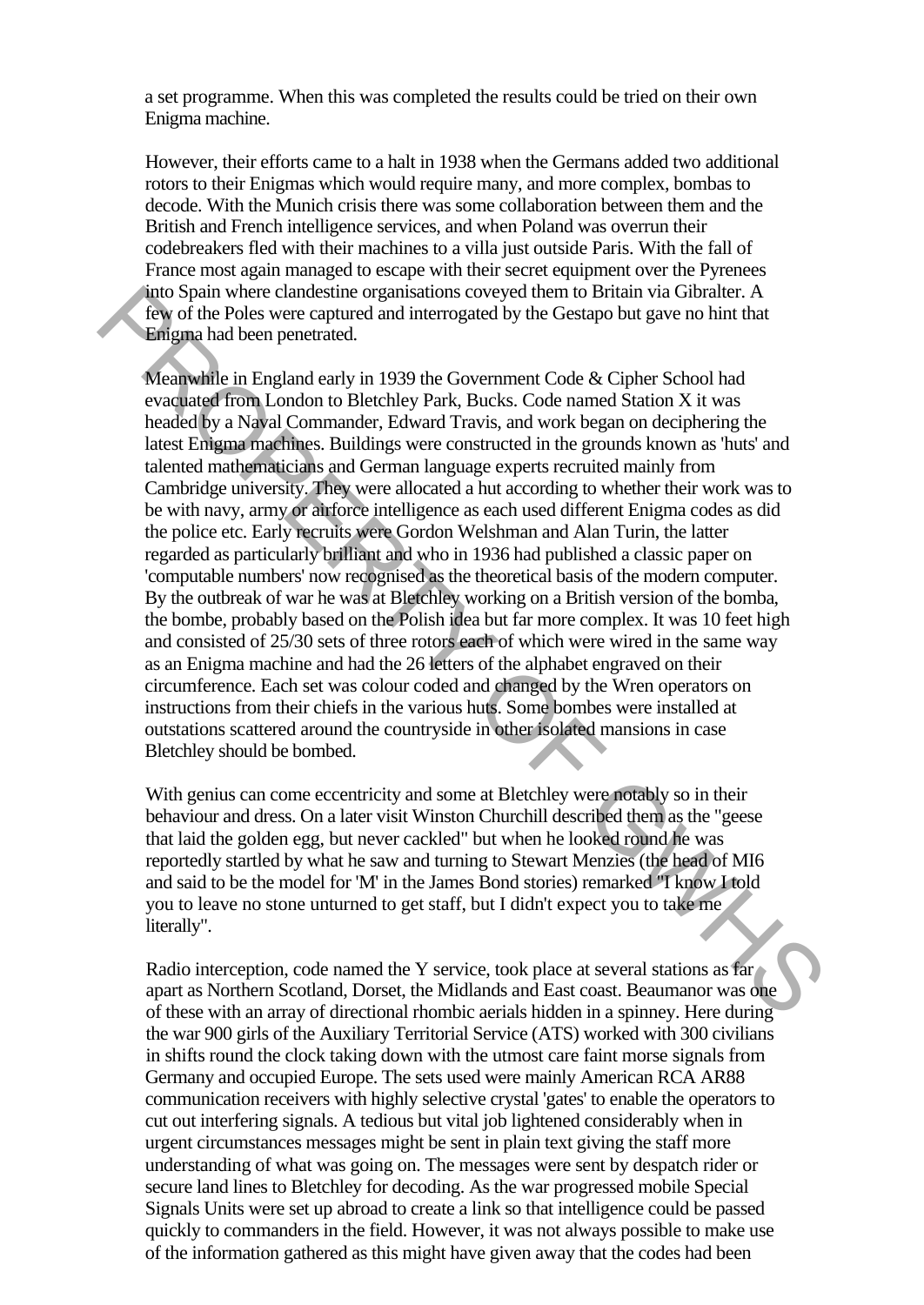penetrated. Instructions were issued that no intelligence could be acted upon unless another possible source i.e. a spy or reconnaissance aircraft could be attributed with providing the information. Even so the Germans refined their Enigma machines often and then it became necessary to acquire a current one for examination. A certain Naval Lieutenant named Ian Fleming was sometimes involved in planning these daring 'pinches' to obtain one or the latest code book.

Enigma was not the only cipher machine used by the Germans. Another code named 'fish' by the British was an enciphered teleprinter system using a binary code which was only used for transmission between Hitler and his generals. To tackle this problem the Telecommunications Research Establishment were approached and came up with a machine which came to be known as 'Heath Robinson'. Messages were typed on a keyboard to produce a perforated tape and this was run through 'Robinson' over pulleys and wheels in conjunction with another tape using settings of patterns discovered by the codebreakers. One of whom working in this area at the time being Roy Jenkins later Chancellor of the Exchequer. However, the spiked wheels caused frequent tape breakages and the high speed of operation caused them to fly off and become seriously tangled. A telephone engineer at Dollis Hill, Tommy Flowers, was approached to see if he could improve it. He became convinced this was not possible. He had been developing telephone exchanges using valves instead of the old fashioned relays used in 'Robinson' and believed this was the way to solve the problem. He estimated it would take a year to construct what he had in mind and as the codebreakers wanted more immediate results nothing was arranged. Tommy with the help of a dedicated team working night and day independently built his machine. Ten months later he demonstrated 'Colossus' to the amazed codebreakers. This mighty machine could read 5000 characters per second. When tested with problems already solved it consistently produced the correct answer, it was in effect the worlds first electronic program-controlled computer. only used for transmission between Hitler and his generals. To tackle this problem the was moreover the communications Research Establishment were approached and came up with a medicine which came to be howon as Heath Robi

Into this strange and secret world stepped 19 year old Peggy Kirby a Wigston girl who had lately moved to London because of her father's promotion on the railway. Peggy also worked for the railway as an office clerk. She saw first hand the results of the bombing and used to visit hospitals and homes to help the wounded come to terms with their injuries. She remembers one man who had lost both legs and an arm. She joined the ATS in Lingfield, Sussex as recruit No: 267753 in 'D' Company of the Home Counties District Group. She was sent to Newcastle for health checks, injections and aptitude tests, and together with only 3 or 4 others she was selected for wireless work. The next 10 months were spent in Douglas, Isle of Man training as a Radio Operator learning many skills including Morse code.

She was then posted to Forest Moor, to the west of Harrogate. She was a member of the first group to arrive at this newly opened station and having signed the Official Secrets Act she set to work for 35/- per week. Initially the girls were billeted in a school building moving into huts on the camp later. They were transported the 7 miles onto the moor by lorry. They worked 4 shifts in 3 days, then had a day off. There was a 40 minute break during each shift. The Radio Operators were given set frequencies which they searched for a call sign, then they found the answering call, then took down the message, usually in Morse in 5 letter groups. When it was complete they noted the time of the transmission. The German SS communications were the most often picked up because they were easier to find not being on the move as were the army and navy. If a plain text message was picked up a supervisor had to be called. One she particularly remembers which was received on her shift was the news that Italy had surrendered.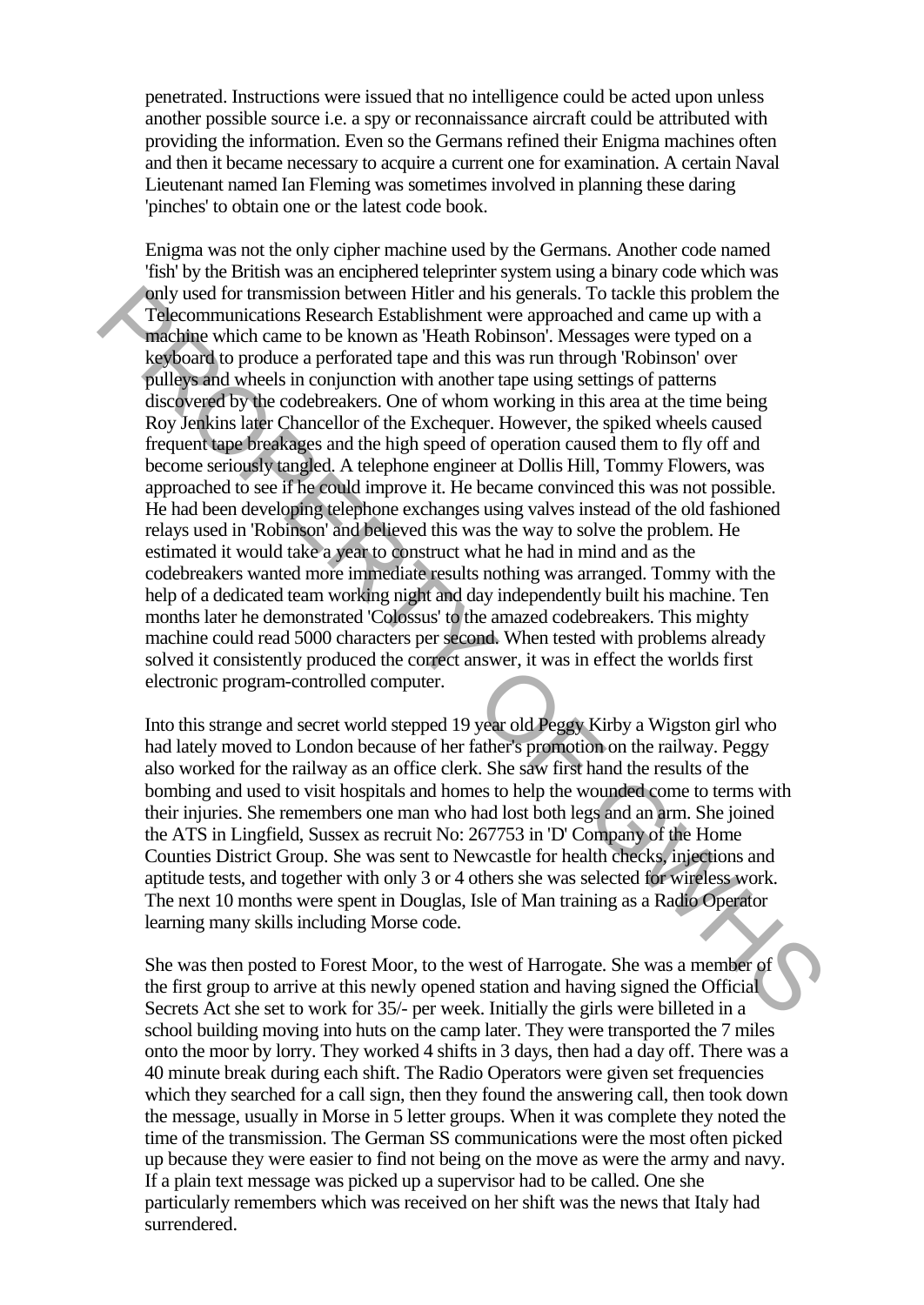From time to time a Brigadier from the War Office would come to give a 'pep talk' to encourage morale. As well as Radio Operators there was Intelligence Corps and Teleprinter Operators at Harrogate.

There were lots offerees personnel in the area particularly Canadian Air Force. There was also an American Camp which invited the girls over at Christmas and to dances and the cinema. After approx. 4 years service the girls were declared redundant because service personnel returning from Italy were given their jobs.

When the war ended Bletchley Park was closed and the GC&CS adopted its war time cover name of Government Communications Headquarters (GCHQ) and moved to Pinner in Middlesex. Two 'Colossus' computers and 50 bombes were taken with them, but because of the Cold War everything else was destroyed and all staff both those remaining and those leaving were sworn still never to divulge anything of their war work. The 'Colossus' computers were again taken on to Cheltenham when GCHQ moved there in 1952 and at least one was still working in the early 1960's.

At its height there were about 10,000 personnel working at Bletchley alone and it is quite impossible to calculate the extent to which their contribution influenced the outcome of the war, but best estimates suggest that it shortened the duration by at least three years and certainly saved countless thousands of Allied lives.

Tricia Berry

Sources: As well as Peggy's memories the following have been consulted: *The Secret War, BBC* (1978) by Brian Johnson & *Station X, Channel Four Books* (1998)by Michael Smith.

Bletchley Park was used for other purposes after the war, one of which rather appropriately was as a Post Office Training School. It is now a Museum dedicated to the war work done there and is open every alternate weekend.

GUN RE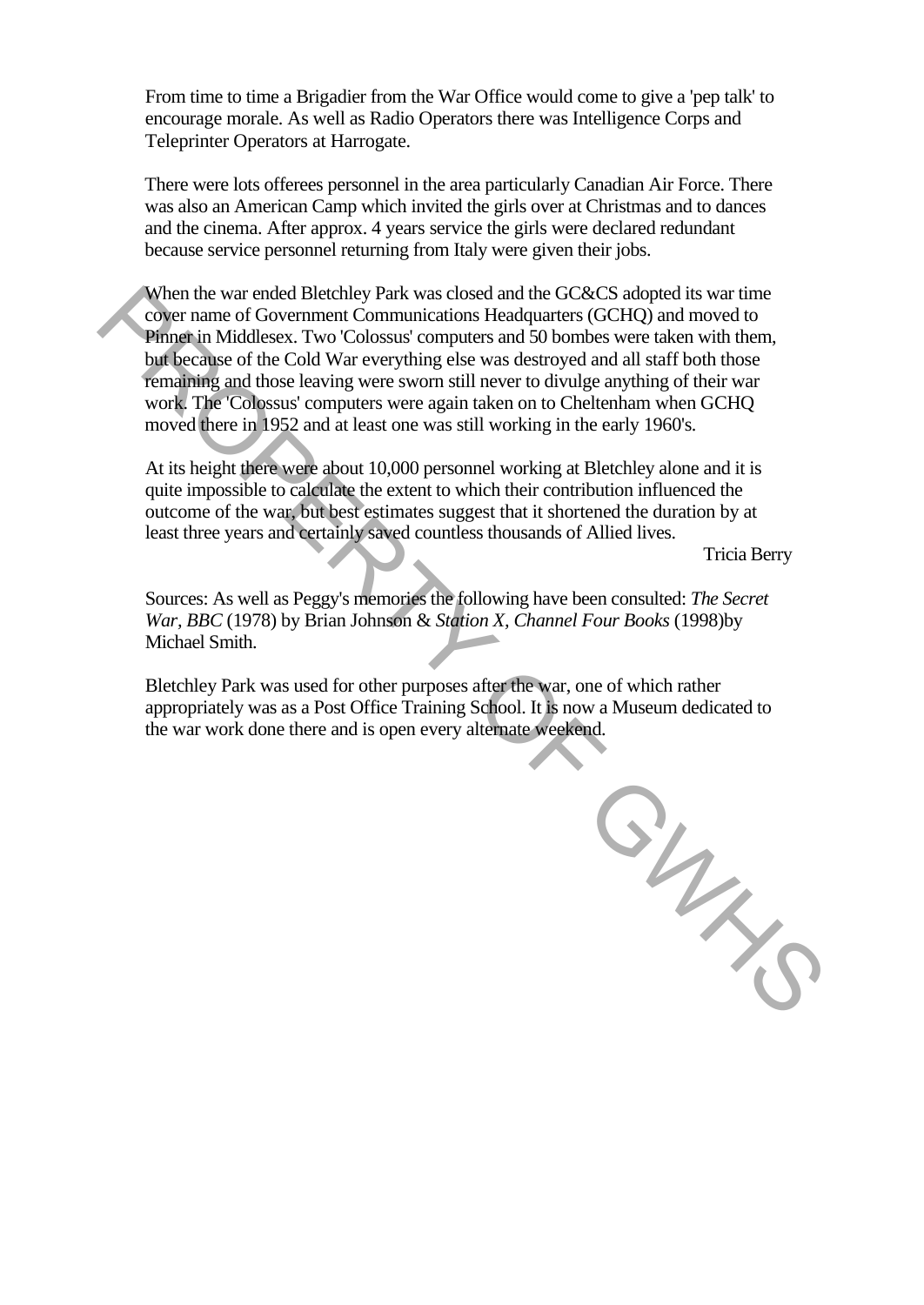### SOCIETY TRANSACTIONS

It is a long while since a note of our Transactions was published, and new titles are being added from time to time, so we include here a complete up to date list. If members would like a copy of one they should contact the Secretary. Prices vary according to size, but are based on 5p per page.

| <b>NUMBER</b>  | TITLE                                                                  |                                                                 |    | <b>PAGES</b>   |  |  |
|----------------|------------------------------------------------------------------------|-----------------------------------------------------------------|----|----------------|--|--|
|                |                                                                        | Court Case - Boulter v Noone 1637 (Evidence)                    |    |                |  |  |
|                |                                                                        | Wigston & District Free Churchman 1908/15 (Adverts from)        |    |                |  |  |
| $\frac{2}{3}$  | History of Wigston by W J R Pochin (Lecture in 1911)                   | 9                                                               |    |                |  |  |
| 4              | Leic Chron & Merc 1888/89 by Colver/Wignall (Wigston extracts)         | $\mathbf 1$                                                     |    |                |  |  |
| $\overline{5}$ | Do                                                                     | 1867/68"                                                        | Do | $\overline{c}$ |  |  |
| 6              | Do                                                                     | 1869                                                            | Do | $\overline{2}$ |  |  |
| 7              | Do                                                                     | 1870                                                            | Do |                |  |  |
| 8              | Do                                                                     | 1871                                                            | Do |                |  |  |
| 9              | Do                                                                     | 1884/1887                                                       | Do |                |  |  |
| 10             | Do                                                                     | 1890                                                            | Do |                |  |  |
| 11             | Do                                                                     | 1891                                                            | Do |                |  |  |
| 12             | Do                                                                     | 1892                                                            | Do |                |  |  |
| 13             | Do                                                                     | 1893                                                            | Do |                |  |  |
| 14             | Do                                                                     | 1894                                                            | Do |                |  |  |
| 15             | Wigston Official Guide 1923                                            |                                                                 |    | 9              |  |  |
| 16             |                                                                        | The Fields of Wigston Magna by W G Ho skins                     |    | $\overline{2}$ |  |  |
| 17             |                                                                        | Wigston Town Cricket Club by J Colver                           |    | $\overline{4}$ |  |  |
| 18             |                                                                        | Wigston U D C Engineer's Notebook (Extracts)                    |    | 8              |  |  |
| 19             | Wigston Junction Brickworks by H A Gamble                              | 6                                                               |    |                |  |  |
| 20             |                                                                        | Murder/Sudden Dth. in Medvl. Wigston by W G Hoskins (8 studies) |    | 9              |  |  |
| 21             |                                                                        | Wygeston Hosp Records Pt 1 by Colver/Wignall (Wigston Extrts)   |    | 4              |  |  |
| 21             | Do                                                                     | Pt2                                                             |    | 4              |  |  |
| 22             |                                                                        | Notes on Wigston's History by Colver/Wignall (Various Sources)  |    | 1              |  |  |
| 23             |                                                                        | Footpath Changes in Gt. Wigston in 19th Cent, by R Essinger     |    | 5              |  |  |
| 24             |                                                                        | Building St. Thomas's Church (Wig & South Parish Mag Extracts)  |    | $\overline{2}$ |  |  |
| 25             |                                                                        | All Saints Parish Magazine 1914/18 (Extracts)                   |    | 3              |  |  |
| 26             | Do                                                                     | 1924/28                                                         |    | $\overline{3}$ |  |  |
| 27             |                                                                        | Minutes of W M Vestry Minutes 1821/30 & Extracts 1831/1842      |    |                |  |  |
| 28             | $\mathcal{P}$<br>Study of Established Church & its Position in Society |                                                                 |    |                |  |  |
| 29             |                                                                        | Minutes of G W Board School 1872/73 & Part 1873/1874            |    |                |  |  |
| 30             |                                                                        | Account of a Voyage round the World in 1920 by A T A Lee        |    |                |  |  |
| 31             |                                                                        | Origins of Road names at Wigston Harcourt by B Ward & D Lucas   |    | $\overline{2}$ |  |  |
| 32             | Phenominal Occurrences at Wigston Magna by D Lucas                     |                                                                 |    |                |  |  |
| 33             | The Name Wigston Magna - How & Why by D Lucas                          |                                                                 |    |                |  |  |
| 34             | Leics. Place Names by A C Wood (Written 1917/20 meanings of)           |                                                                 |    |                |  |  |
| 35             | History of Kilby Bridge by I Varey                                     |                                                                 |    | 8              |  |  |
| 36             |                                                                        | Bell Street 100 yrs ago by I Varey (Based on 1881 Census)       |    |                |  |  |
| 37             |                                                                        | Wiggy's Child 1926/39 by D Boulter (Childhood Memories)         |    | 5              |  |  |
| 38             |                                                                        | Wigston Board Schools 1872/1904 by R Wignall (Records of)       |    | $\overline{4}$ |  |  |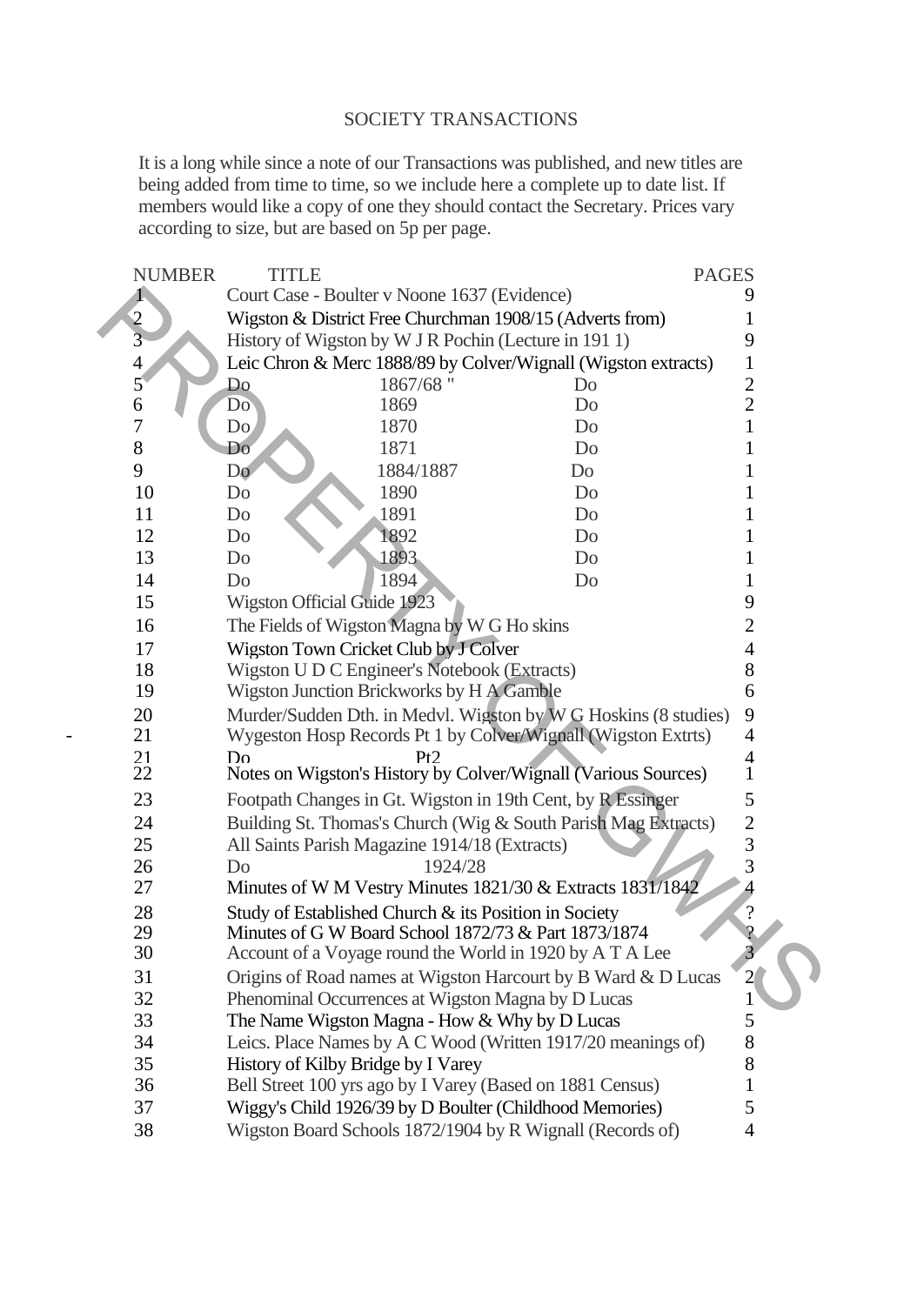| 39 | Some Research of Oadby by E Baker & W Coleman                         | 64 |
|----|-----------------------------------------------------------------------|----|
| 40 | Wigston Gas-Light & Coke Co (Mins of Initial Mtg/Act of Parl)         | 19 |
| 41 | Tythorn Farm 1806/65 (Plans & Copy Docs)                              | 31 |
| 42 | Bulls Head Street 100 yrs ago by J Colver (Based on 1881 Census)      | 14 |
| 43 | Wigston & District Free Churchman 1905/12 (Extracts)                  | 27 |
| 44 | Midland Railwy $\&$ its Influence on Develp of Wigston by S Elsham    | 53 |
| 45 | Notes on Tythorn Hill by D Lucas                                      | 6  |
| 46 | George Davenport, Highwayman by W Moore (Written 1797)                | 17 |
| 47 | Diary of Edwin Smart, Fleckney Lodge (1875 Farmer's Diary)            | 15 |
| 48 | MA Biddies Receipt (Recipe) Book 1886                                 | 38 |
| 49 | South Wigston War Memorial 1923 (Programme for Unveiling)             | 5  |
| 50 | Stage Productions Wigston & South 1918/39 (Programmes)                | 34 |
| 51 | A History of South Wigston by F Noble                                 | 31 |
| 52 | Urban Contrasts in South Wigston by M NcNeil                          | 29 |
| 53 | Wiggy's War 1938/45 by D Boulter (Memories of Life at Home)           | 32 |
| 54 | Wigston Magna a Local History by J Rayfield (School Project))         | 12 |
| 55 | Bushloe End 100 yrs ago by J Colver (Based on 1881 Census)            | 8  |
| 56 | Brass Bands in Wigston by D Boulter                                   | 11 |
| 57 | Moat Street 100 yrs ago by J Colver (Based on 1881 Census)            | 13 |
| 58 | Some Notes of Bulls Head Inn by J Colver                              | 17 |
| 59 | Illustrated Leicester Chronicle 18/8/1961 (With Wigston Supplmt)      | 25 |
| 60 | Illustrated Chronicle 1961 (Adverts from)                             | 16 |
| 61 | Picture Post 1941 (National Adverts from)                             | 12 |
| 62 | Urban Contrasts in South Wigston by C Crocker (School Project)<br>104 |    |
| 63 | Recollections of South Wigston by F Noble                             | 10 |
| 64 | Transportation of James Mario w of Wigston 183 8 by J L Marlow        | 18 |
| 65 | Study of Place Names of Wigston by V Holyoak                          | 41 |
| 66 | Life of J J Hill (With Recollections of South Wigston 1920/30s)       | 17 |
| 67 | Long Street 100 yrs ago by J Colver (Based on 1881 Census)            | 11 |
| 68 | Long St 10 Yrs of Chg by Colver/Whyment(Conip 1881/91 Cens)           | 9  |
| 69 | Wigston's Two Churches by E S Boulter (From Parish Mags 1903)         | 27 |
| 70 | Restoration of St. Wolstan's 1873/7 by J Colver (Plans/letters/accts) | 31 |
| 71 | A E Morrison & S, Electric Vehicles (History from old brochures)      | 26 |
| 72 | School Cookery & Household Man. Book 1914/15 by S Lewin               | 15 |
| 73 | Wigston Bowling Club 1922/95 by D Chandler                            | 24 |
| 74 | Wigston Prisoner of War Fund 1918 (Committee Proceedings)             |    |
| 75 | Conditions of FWK's 1820/54 by J Colver (Enquiry Evidence)            |    |
| 76 | Infirmary Parades 1932/46 (Programmes)                                | 10 |
| 77 | Govt. Evacuation Scheme 1937 (Wigston Council Preparations)           | 9  |
| 78 | Case for Embez. & Neglect of Work by FWK (Evidence etc)               | 6  |
| 79 | Wigston Parish Allotment Committee Minutes 1848/65 (Extracts)         | 7  |
| 80 | History of Wigston U R Church (Various Sources)                       | 17 |
| 81 | Accounts of Huit Farm, E. Shilton Jan/Nov 1878 & Pt 1879/87           | 11 |
| 82 | Recollections of Magna Sunbeams by RKirby (Dance Troupe)              | 7  |
| 83 | Grand Hotel, Leicester by P Tarrant                                   | 9  |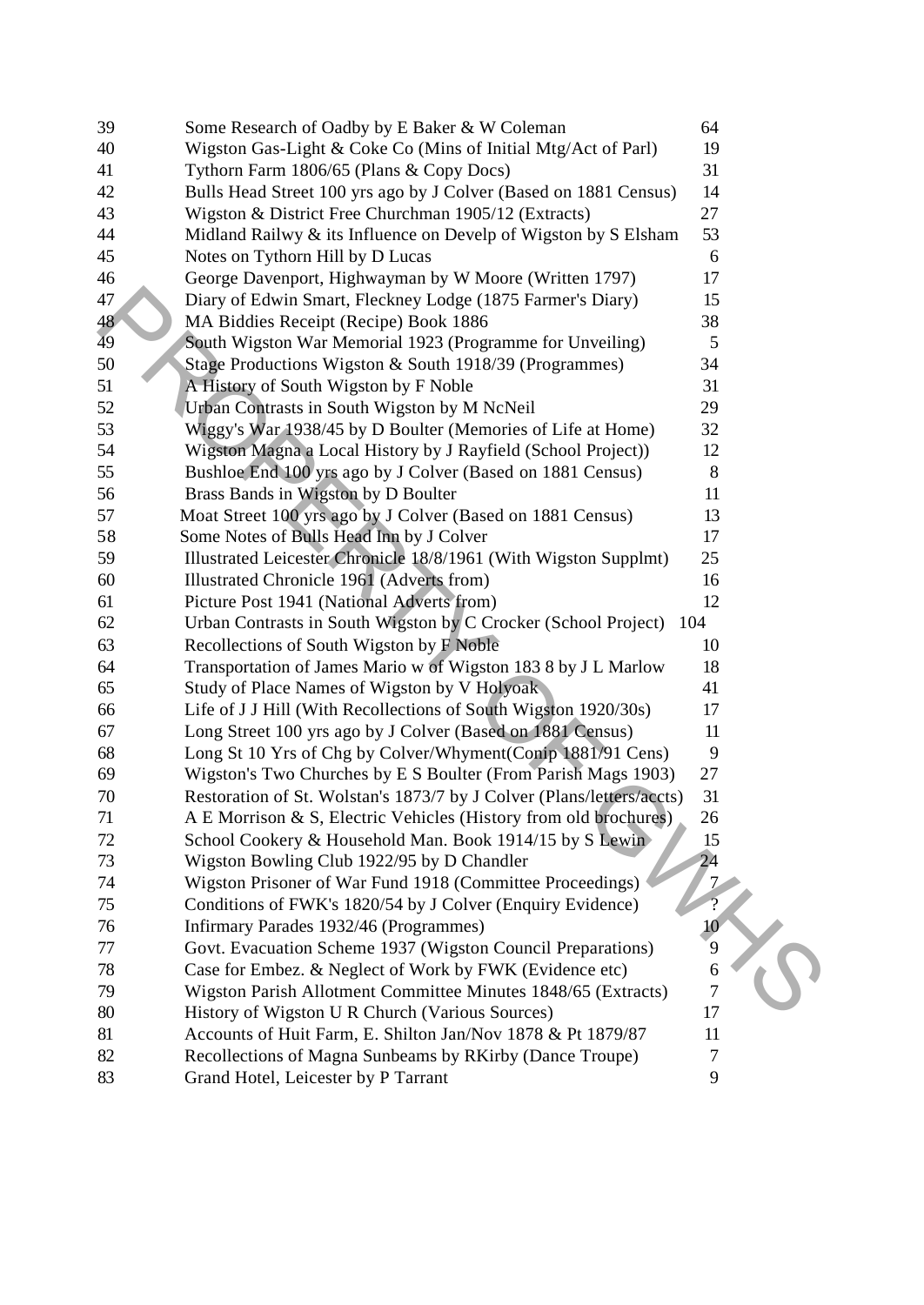### **THE WILL & TESTAMENT OF SUSANNA CLARKE OF WIGSTON MAGNA 1697**

In the name of God, Amen, the twentieth day of August in the year of our Lord Christ, according to the computation of the Church of England 1697 and in the thirty first year of the Reigne of Our Most Gracious Majesty, Charles the Second, over England, Scotland, Holland, France and Ireland, King Defender of the Faith, I Susanna Clarke of Wigston Magna in the County of Leic. Widdow, being at this time weak and decaying in body, but of perfect and good memory, Blessed be to God for it, do ordain and make this my last Will and Testam in manner and forme following.—I commit my Soul to God who created it. Trusting to be saved by the Merritorious Death and Passion of our Lord and Saviour, Jesus Christ, and my body to be Interred in the earth at the discretion of my Executor, hereafter nominated and appointed by me, and as for the Worldly Goods that God hath lent me I do bequeath as follows. *Impris.* I do give and bequeath to Richard Finder, my brother's son, if living, and he himself come to demand it, the sume often pounds of Lawfull money of England, to be paid him within one year next after my disease. *Item.* I do give and bequeath unto Mary Goodman, my Kinswoman, living at Glen Magna the sume of five pounds of like Lawfull money of England. *Item.* I do give and bequeath unto Ann, now wife of George Glover, my Kinswoman of Glen aforesaid, the like sume of five pounds. *Item.* I do give and bequeath unto the five children of my late Kinswoman, late wife of Will'm Lickerish of Glen aforesaid, twenty shillings apiece, these legacies to be paid within one year next after my disease. *Item.* I do give and bequeath unto the poorest sort of people at Wigston Magna, the sume often shillings to be distributed to poor Widdows every one four pence and a twopenny loaf. *Item.* I do give unto four men that shall bear my Corps to the Grave, twelve pence apiece to buy them Mourning Gloves, namely Rich'd Finder and William Goodman and Will'm Lickorish and Rich'd Browen of Wigston. *Item.* I do give and bequeath unto Mr. Sampson Hopkins, Viccar, six shillings, eight pence upon condition that he do preach my Funeral Sermon if it be possible. *Item.* I do give unto the Ringers, ten shillings to be spent at every alehouse in the town equally. *Item.* I do give and bequeath unto my Kinsman Rich'd Finder of Great Glen and to his heirs forever, all that my dwelling house and homestead in Wigston Magna with its appurts. And that halfe Quartern of Land thereto belonging. And also that halfe Quartern of which I purchased of Robert Squire lyeing within the fields of Wigston afores. And also all and every my lands tenanted and ....... in Wigston Magna afores. or elsewhere in the County of Leicester. Also I give unto the said Richard Finder of Great Glenn all my Goods and Chatties, except my wearing apparell, both linen and woollen which I give to his Mother and I do nominate and appoint the said Rich'd Finder of Great Glenn my sole executor of this my last Will and Testam, he paying my debts and funerall expenses and legacies afores. And I do revoak all former Wills and Testams heretofore made. In witness whereof, I the said Susanna Clarke do sett my hand and seal the day and year first written above. because the system and people and because the system and people and in the solution of Solution of Solution of Solution of Firsting to be saved by the Meritionion Beath and Fissiofin of our Lord and Savior . Jesus Christ,

The Marks of Susanna Clarke, signed, sealed and published in the presence od us. viz. the marks of Bridgett Noone, Jane Dawkins. Tho. Johnson.

Thos. Pochin. Jos. WafTorne.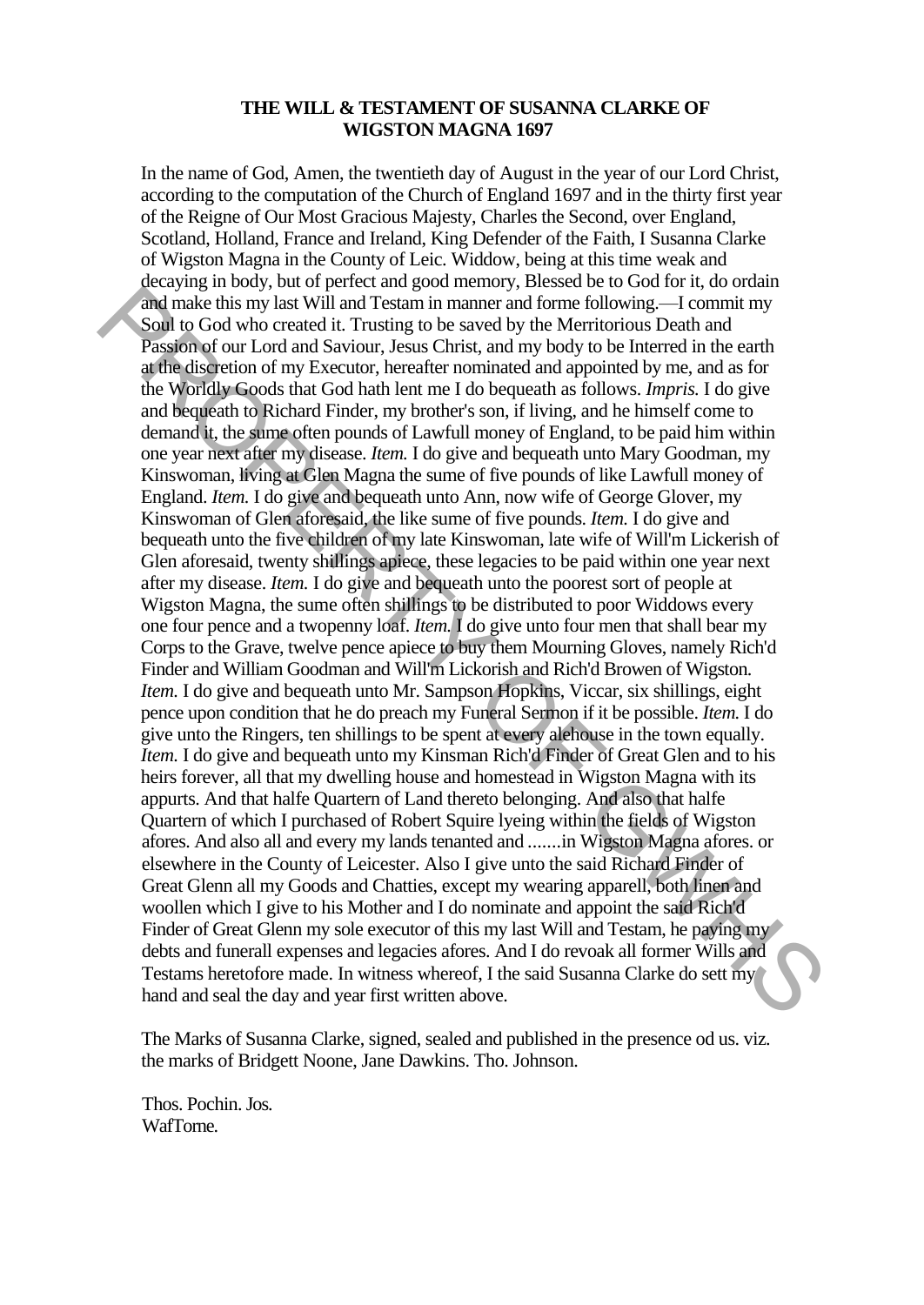We thank Jim Colver for transcribing this Will which is to be found under reference 9/D38/12 in Leics. Record Office. He adds the following comments:

The date mentioned in this Will is at considerable variance with historical fact:- The Will gives the date as having been written in 1697 in the 31st year of the reign of King Charles II. In fact the monarch occupied the throne only 25 years, 1660-1685. In 1697, William III and Mary II ruled the land. William had been King for 8 years. He was crowned in 1689 and remained until 1702.

This is a copy of a Will wrongly dated 1697. It is an error for 1679. For the purpose of these legal documents, the Commonwealth Period 1649 to 1660 has been ignored and the given reign of Charles II prefixes his Coronation by 12 years. these legal documents, the Commonwealth Perod<br>given reign of Charles II prefixes his Coronation by<br>\*\*\*\*\*

\* \* \* \*

 $\frac{2}{\gamma_{c}}$